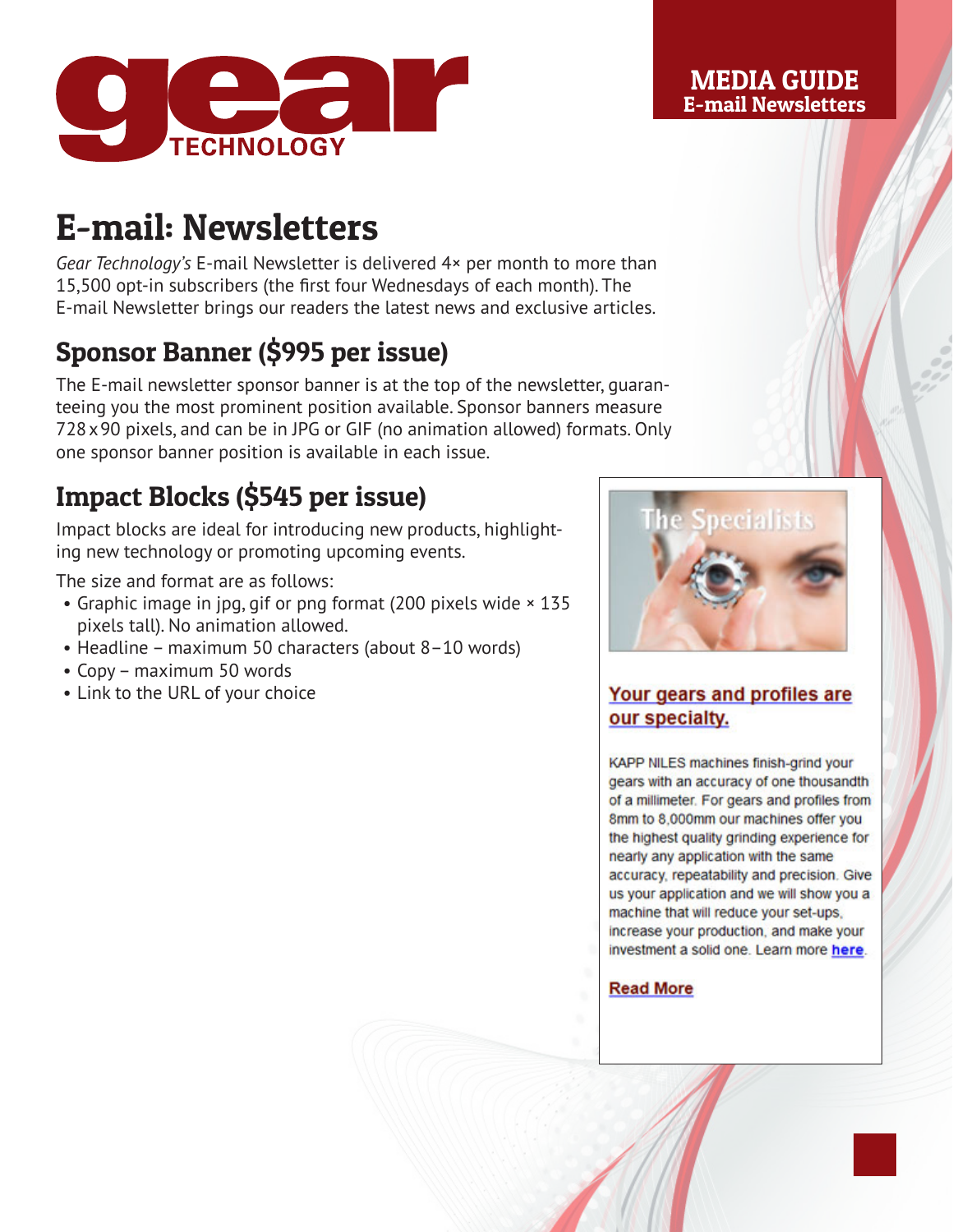### Sponsored Content (Native Advertising) in our E-mail Newsletter (\$995 per issue)

Place your educational white paper, article or video in our e-mail newsletter, and we'll send it to our 15,500+ opt-in subscribers. This native advertising option gives you the opportunity to generate leads and increase your brand's position as a leading expert in our industry.

Sponsored content automatically includes lead capture. We'll make sure you know who has looked at your content by asking visitors to fill out a brief form on the way in. (NOTE: Form fields are customizable at no extra charge.)

Your article or video will automatically appear in our editorial search results as a permanent part of our online archive.

#### **What Do You Need to Provide?**

- The Content—This can be a PDF article or a Word Document (we will prepare Word Documents as HTML articles). If your featured content is a video, you should supply us with a YouTube embed code, mpeg or wmv file.
- Newsletter Image—300×200 pixels, jpg format preferred.
- Headline—10 words or less, please. This will be used in the e-mail newsletter and in the search results.



- Blurb—50 words or less. This will be used in the e-mail newsletter and in the search results.
- Lead Capture Requirements—We will normally capture Name, Title, Company Name and E-mail address. If you require additional fields, please let us know.